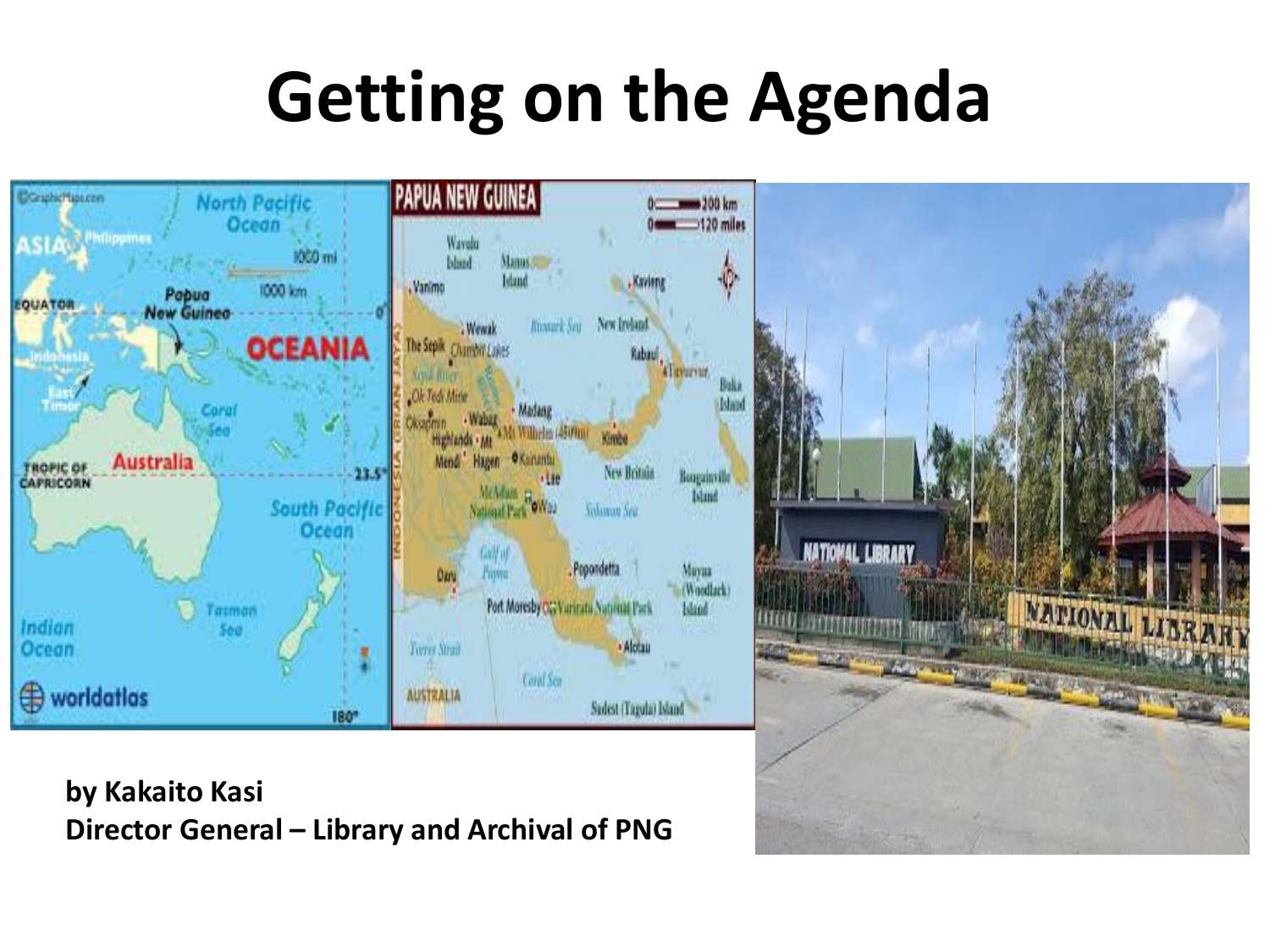# outline

- **Getting Libraries on National Agendas.**
- **You making a difference at Strategic and policy levels**
- **PNG Library Story. Past- Present-Future**
- **Education and Digital Future**



#### 1st Model in PNG 1922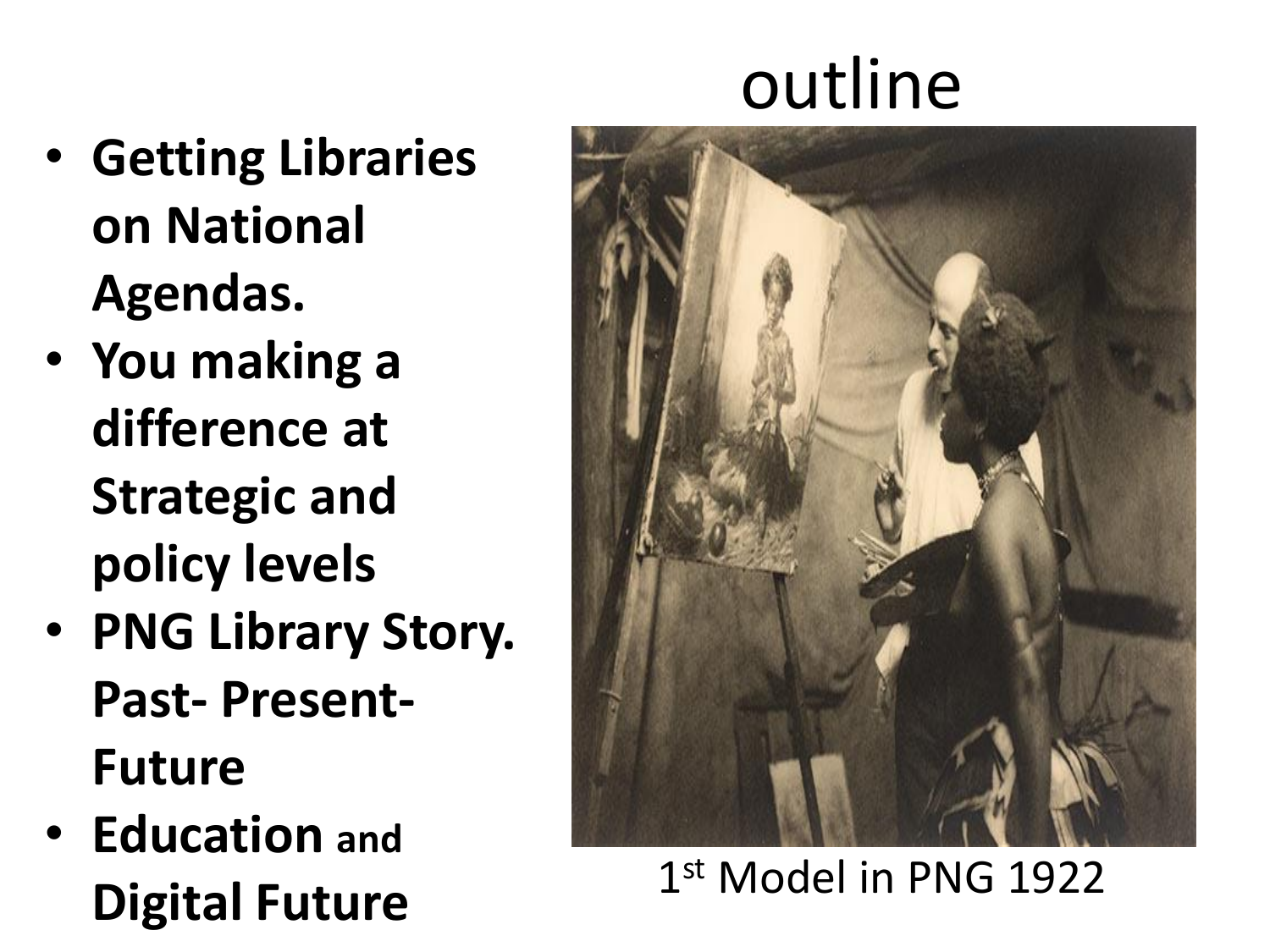## **Getting Libraries on the National Agenda**

#### **Development of Libraries in the pacific and many developing economies are very challenging.**

**Why Is It Challenging or Difficult?**

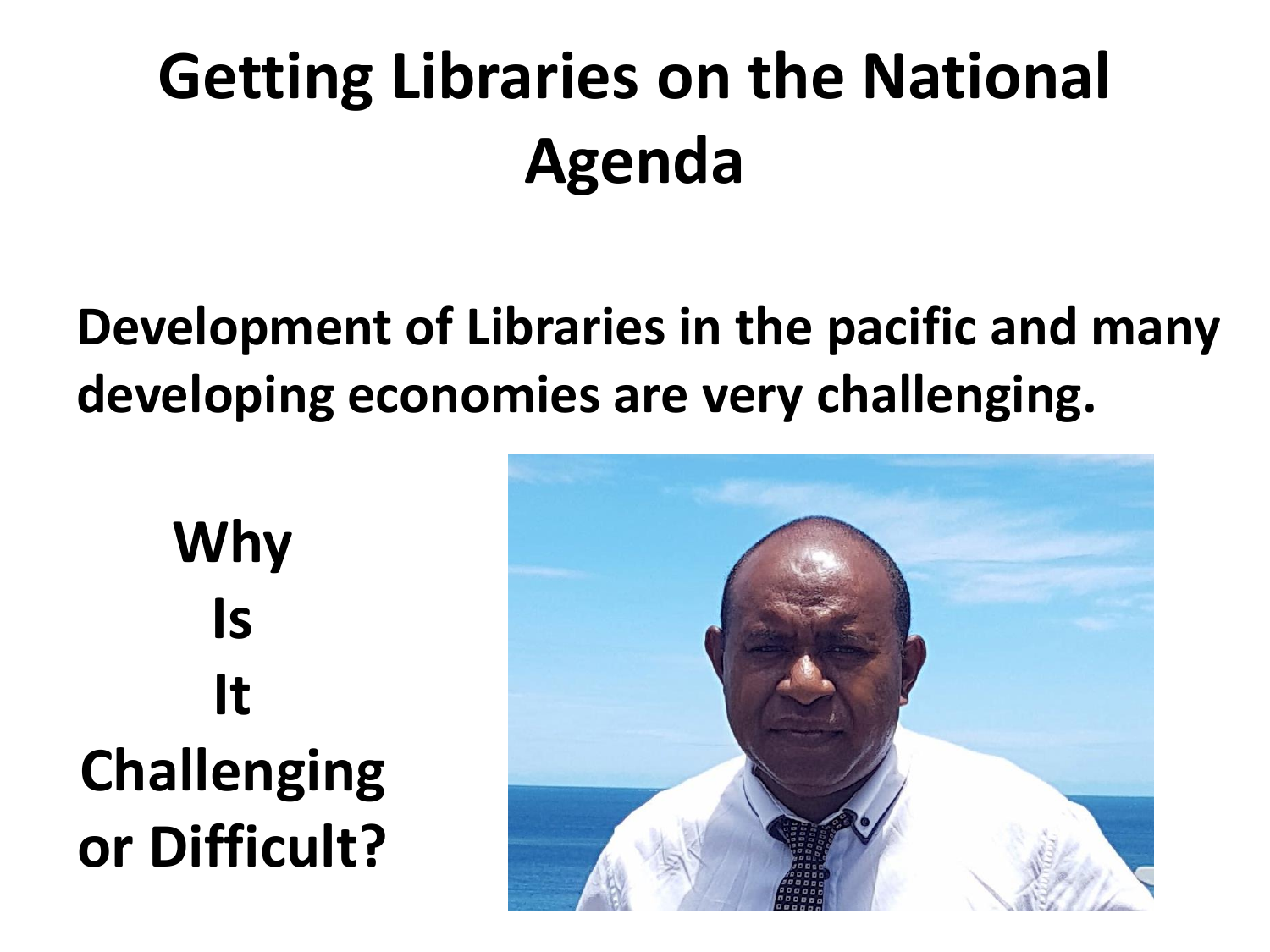### **We leaders of Library can make a difference at Strategic and Policy Levels.**

### **Fathers/mothers of our Nation/s.**

- **Liberated us.**
- **Set the roadmap for us.**
- **They faced the past for us.**
- **They created our history**

#### **Present Leaders in Library**

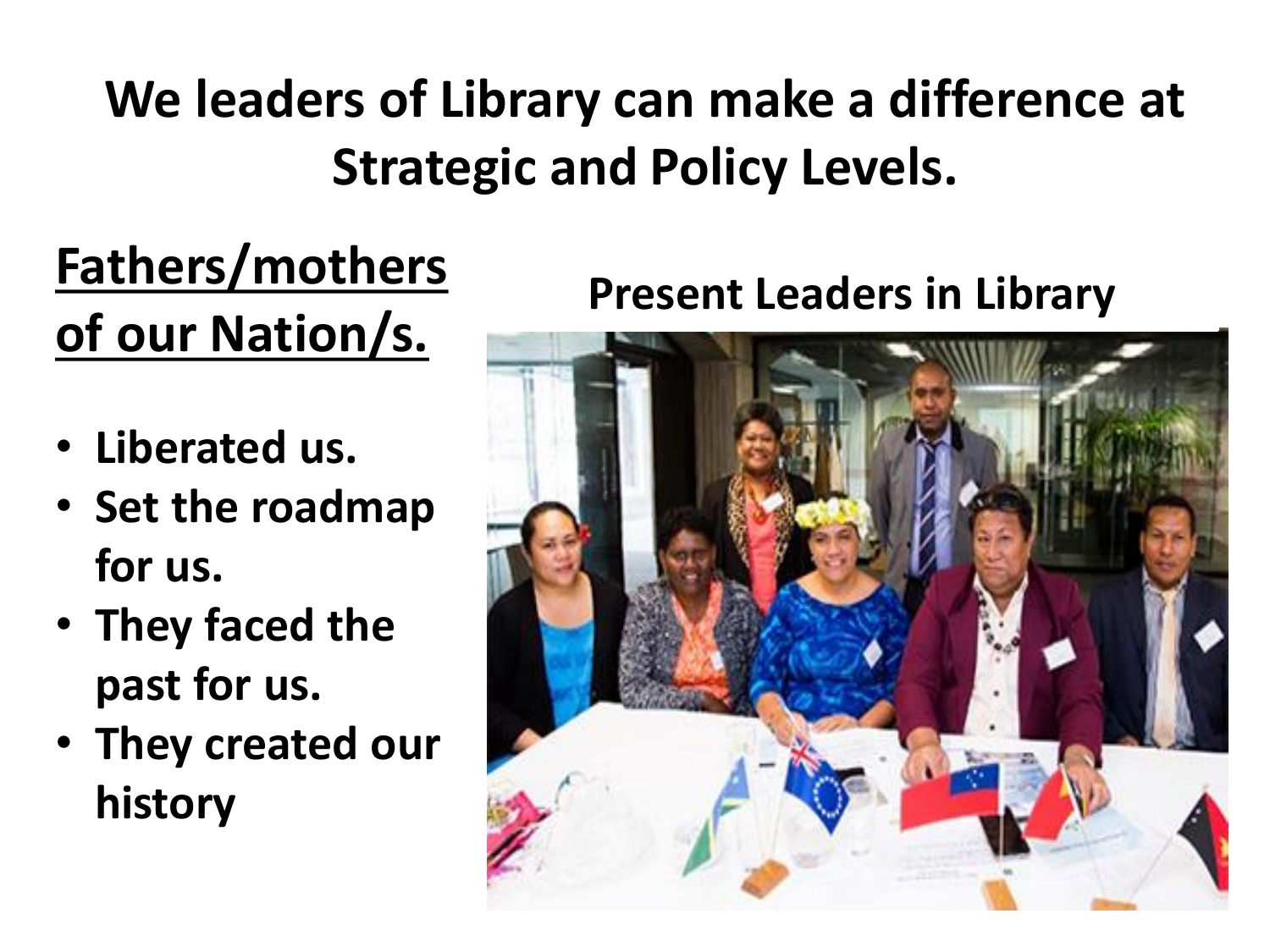### **PNG Library Story. Past- Present-Future**



**– Start of Library in PNG**

**– Collapse of Library in PNG**

**– Library & Archives Act**

**– NLARS 10 Year Plan**



**– 50 % of Services restored**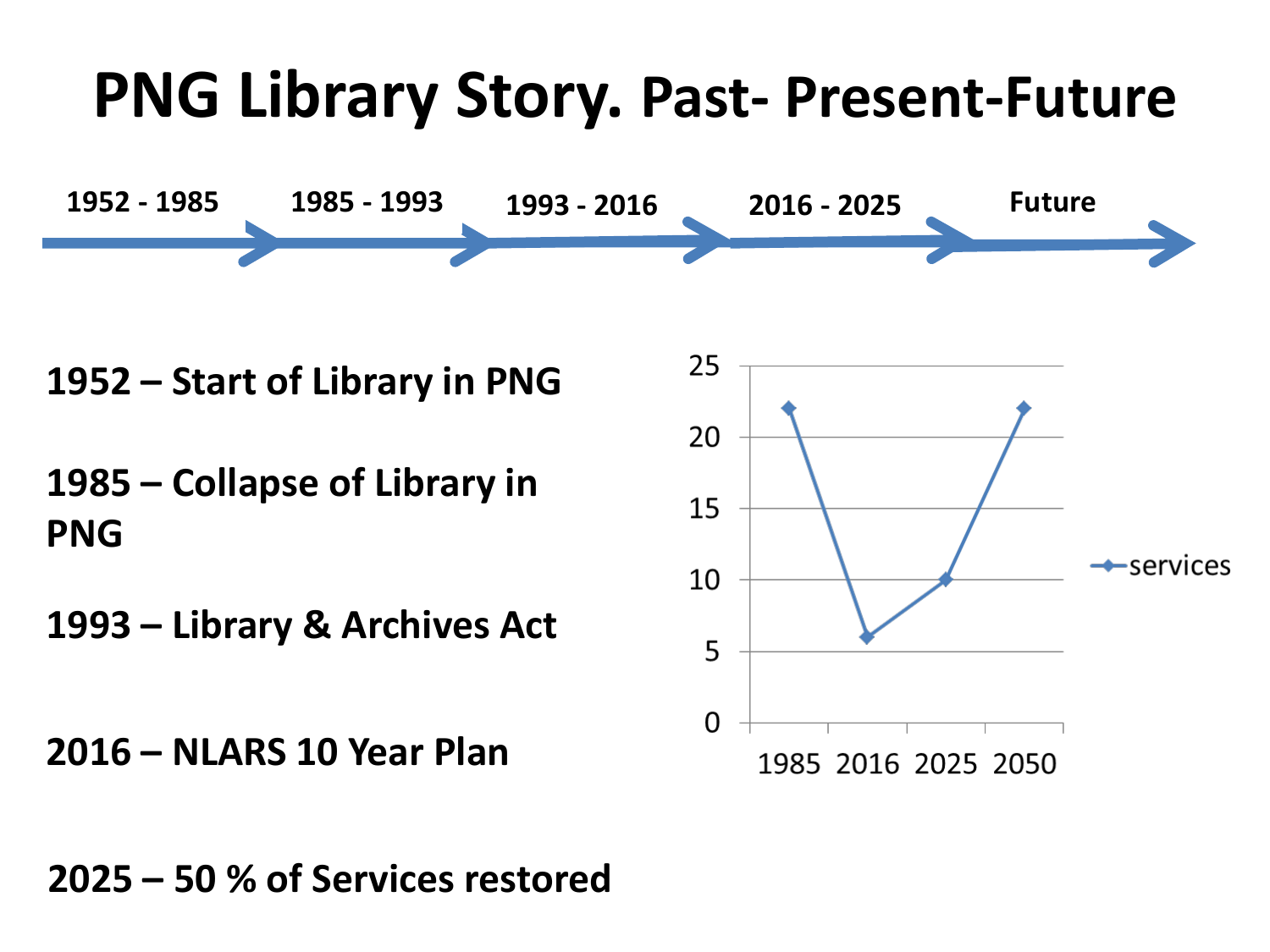# **Highlights of Achievements so far**

**Board dormant for 12 years** 

**10 year plan 2016 - 2025**

**Cabinet Approval 2017**

**First Parliamentary ever Statement present in May**

**601 staffing and funding support**

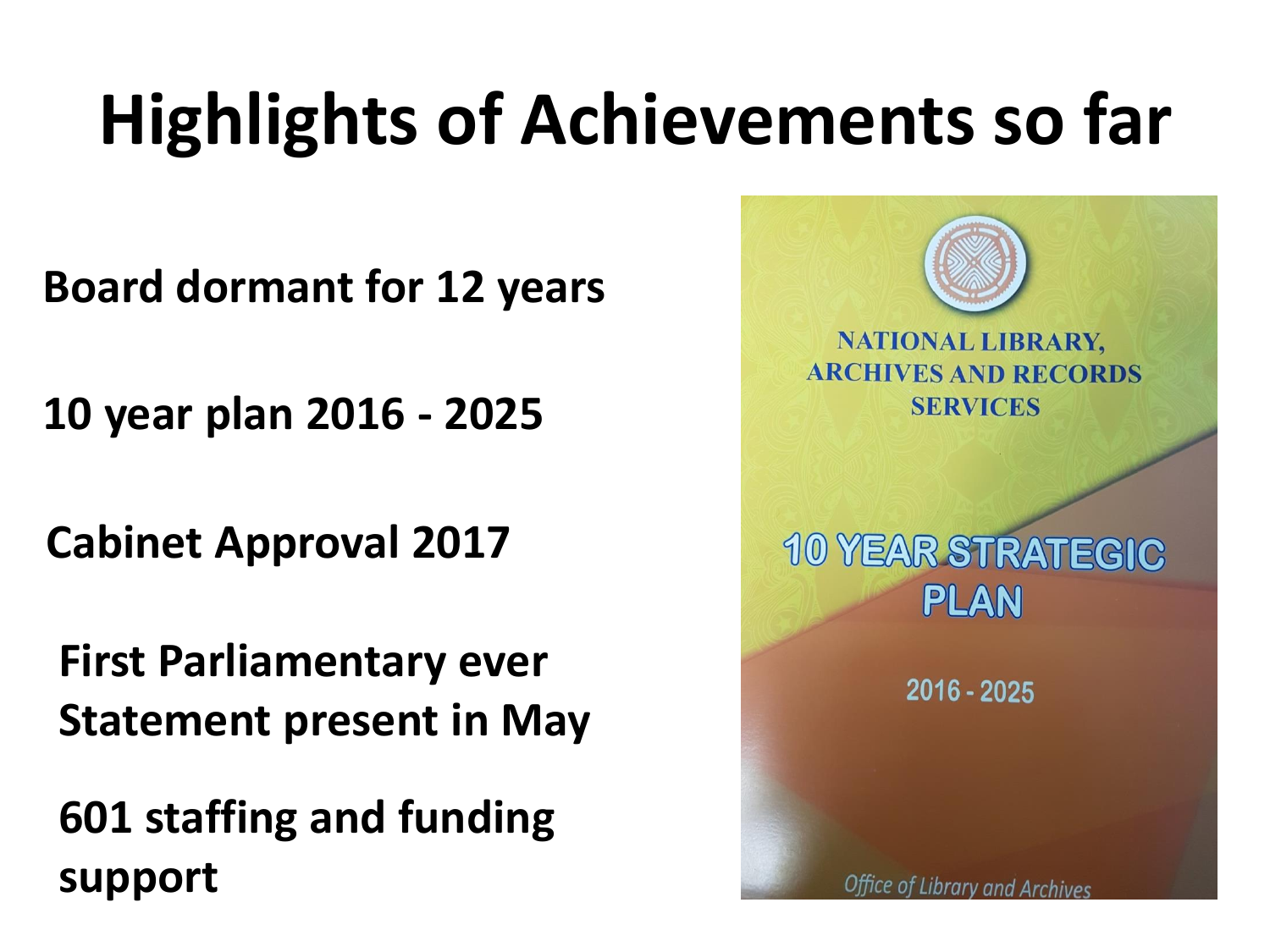#### **Focus Areas of the Plan**

- provide greater access to NLAR's information services
- develop and improve NLAR's Internal human resource capabilities, knowledge and skill, and
- develop and implement key policies and directives for sustainability, fair, equal and quality distribution of NLAR Services.

#### • **Four Major Objectives**

- I. Improve Management and Administration at all levels
- II. Provision of quality Library Services in PNG by 2025
- III. Provision of quality Archival and information services by 2025
- IV. Ensure good governance, accountability and transparency for Library and Archival Services.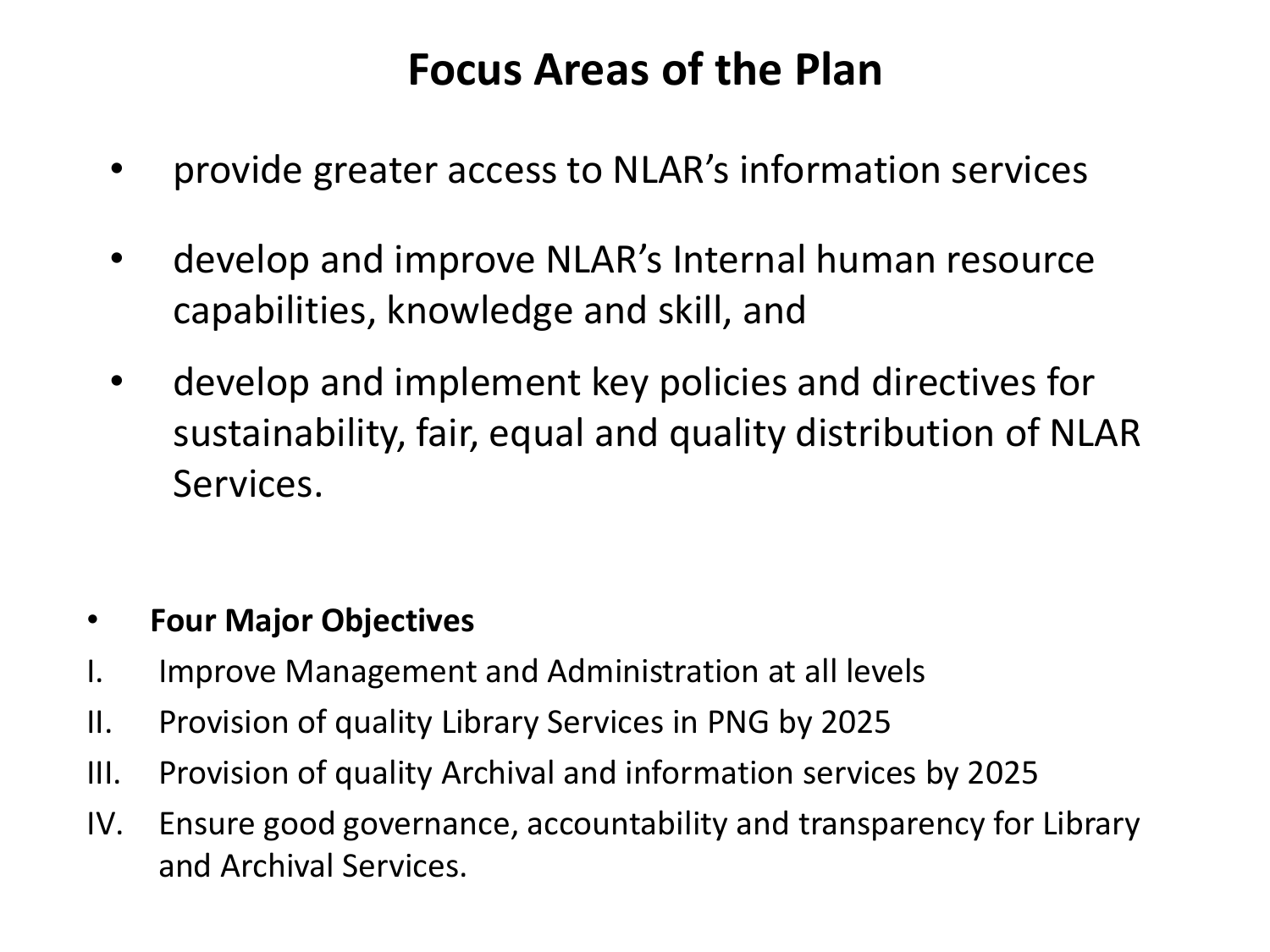## What will PNG library future look like?

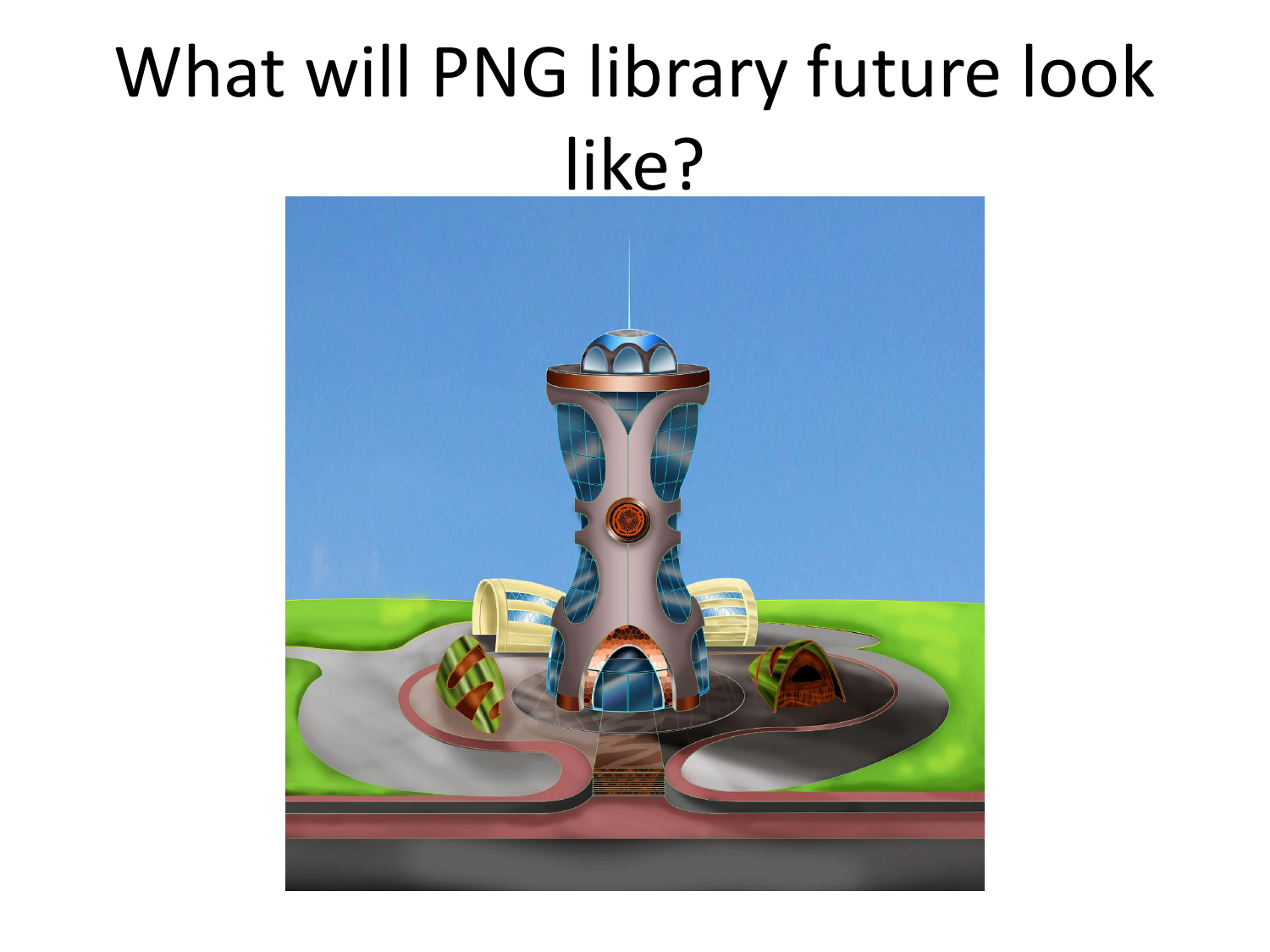## In the provinces

- 23 public libraries
- 89 district libraries
- 11, 000 school libraries
- Other special libraries

#### **How are you going to do that and who is come with us on this Journey?**

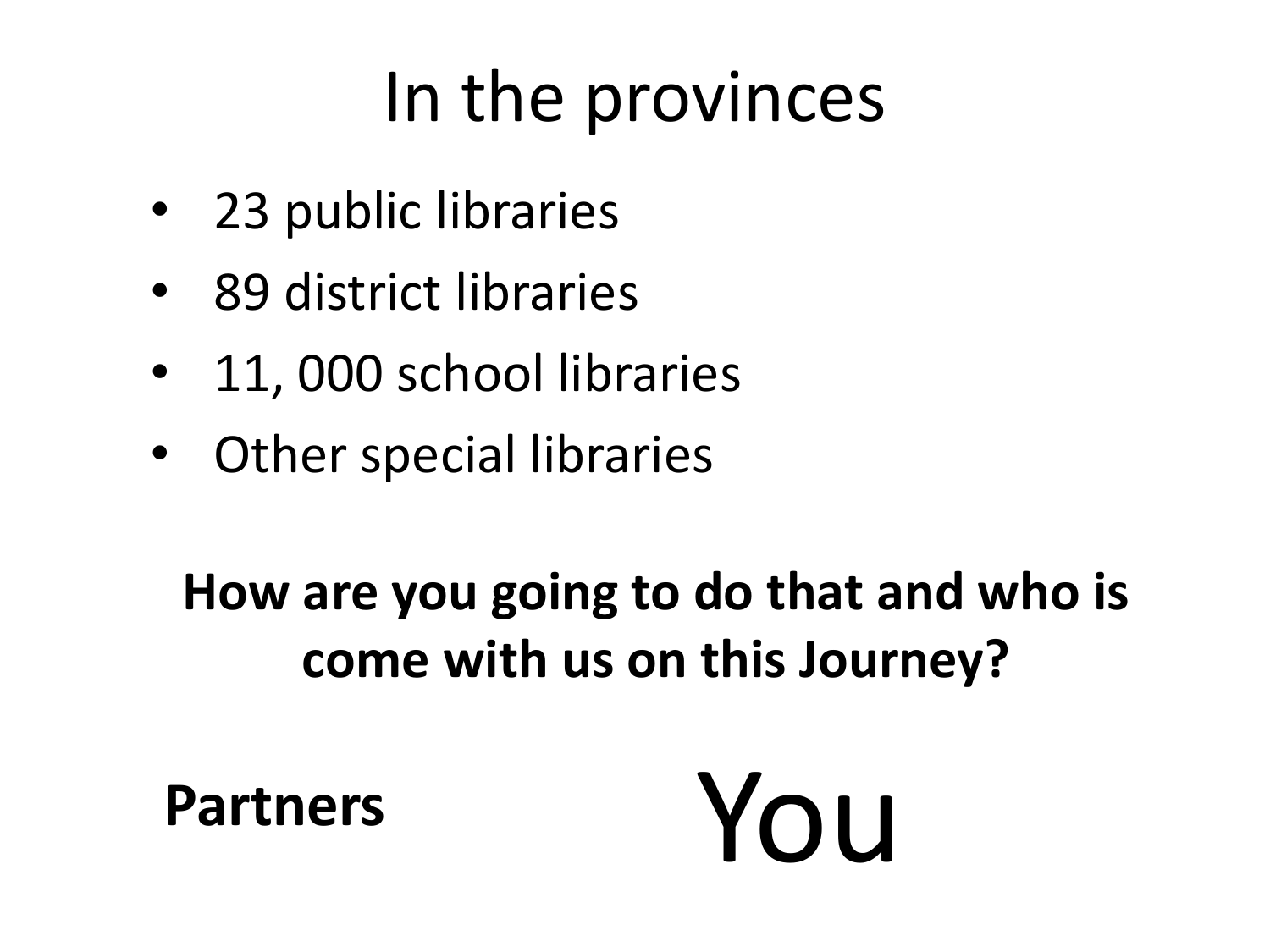### **What about the INELI Program?**

### **Papua New Guinea will Localize it.**